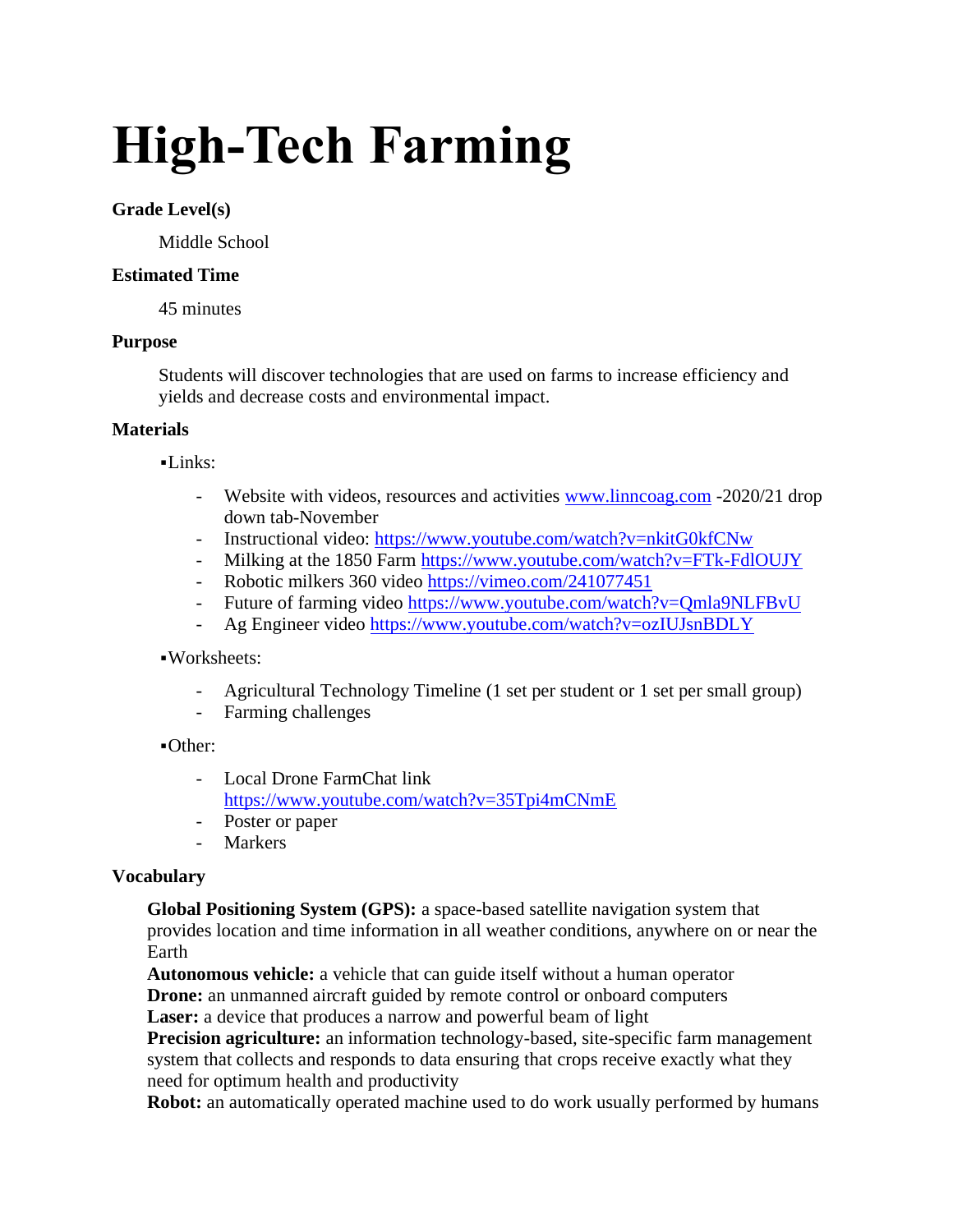**Self-driving tractors:** autonomous farm vehicle that uses GPS and other wireless technologies to farmland

Sensor: a device that detects or measures a physical property and records, indicates, or otherwise responds to it

**Variable rate application:** a method of applying varying rates of a material in appropriate zones throughout a field based on the precise location or qualities of the area

#### **Interest Approach – Engagement**

Lead into a discussion of technology on the farm by showing the milking at the 1850 farm video first without saying anything and then show the robotic milking video. Ask the students to compare the two videos (links above).

#### **Background - Agricultural Connections**

In the 1940s, one farmer in the United States produced enough food to feed 19 people. Today, one US farmer produces enough to feed 165 people. The increase in U.S. food production is directly related to the advancement of agricultural technology.

The Food and Agriculture Organization (FAO) of the United Nations (UN) projects the world population to reach 9.7 billion people by the year 2050. With 9.7 billion people on Earth, the world's farmers will need to grow about 60-70 percent more food than what is now being produced. As the global production increases, farmers will need to utilize innovative technologies to produce more food with fewer resources.

#### **Procedures**

- 1. Watch the instructional video- link provided above and on website.
- 2. Agricultural Technology Timeline: Lead a discussion about the development of agricultural technology. Integrate the following points into the discussion:
	- Agriculture began around 10,000 BC when humans started domesticating plants and animals to ensure a more reliable food source when compared to hunting and gathering. At that time, most work was accomplished by hand with few tools available.
	- The introduction of powered machinery replaced work previously performed by people and animals (horses, mules, and oxen).
	- Throughout history, scientific and technological advancements have impacted the agricultural industry by increasing food production and farm efficiency.
- 3. Organize the students into small groups. Provide each group with a set of Agricultural Technology Timeline card (this can also be done individually).
- 4. Have each group create a timeline of agricultural technology by ordering the cards and placing the year card in the space provided on the corresponding technology card.
- 5. After the groups have completed their timelines, check to make sure the order is correct.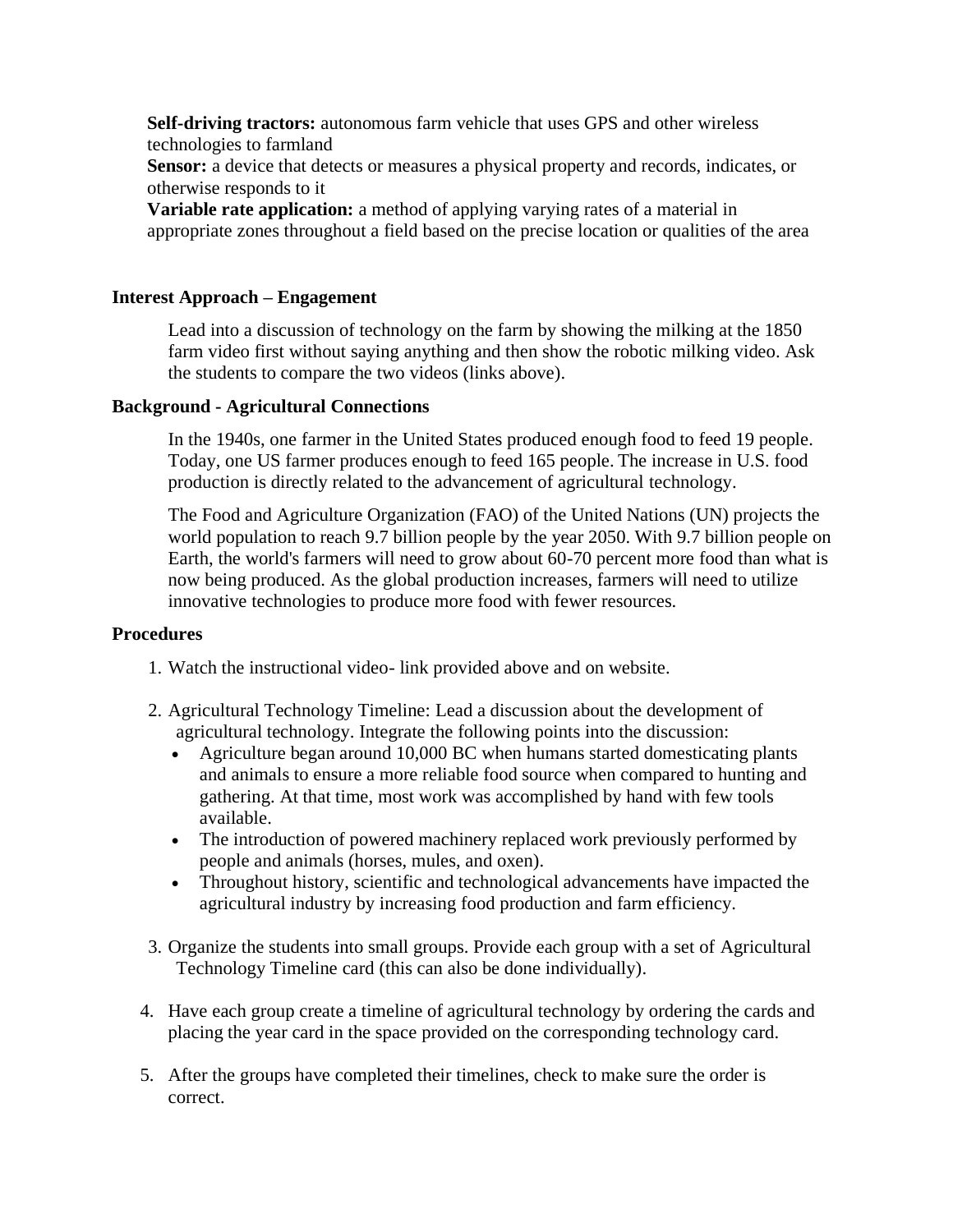- **1701:** Jethro Tull introduced the seed drill, a device that cuts trenches and drops in seeds.
- **1793:** Eli Whitney invented the cotton gin, a machine that separates seeds from fiber.
- **1834:** Cyrus McCormick patented the McCormick reaper, a grain harvesting machine.
- **1837:** John Deere invented the steel plow, which was stronger, sharper, and more efficient.
- **1842:** Joseph Dart invented and built the first grain elevator, a wooden structure with buckets used to load and unload ships.
- **1873:** Silos, structures that store grain, came into use.
- **1874:** Glidden barbed wire, an inexpensive fencing used for livestock on rangeland, was patented.
- **1884:** The horse-drawn combine, used to harvest wheat, came into use on West Coast farms.
- **1892:** The first gasoline tractor was built by John Froelich.
- **1959:** The mechanical tomato harvester, used to harvest, sort, and load tomatoes, was developed.
- **1980:** Farmers began using computers to manage farm operations and monitor weather conditions.
- **1994:** Farmers began using satellite technology to track and plan their farming practices.
- **2003:** Farm equipment manufacturers install GPS systems in tractors.
- **2012:** The first self-driving, autonomous tractor was unveiled at the Big Iron Farm Show in North Dakota.
- **2013:** Widespread use of drone technology by farmers.
- 6. Watch the future of farming & agriculture video, link provided above. Ask the students to identify the different types of technology showcased in the video.
- 7. Watch the [Agricultural Engineers](https://www.youtube.com/watch?v=ozIUJsnBDLY) video, link above, to discover what agricultural engineers do and what types of problems they are trying to solve.
- 8. Arrange students into groups of 4-5. Give each group one of the *Farming Challenges* cards so that at least two different groups have the same scenario. Ask the groups to work as agricultural engineers to propose a solution for their challenge.
- 9. Provide each group with poster paper. Have the groups draw a picture/diagram of their technology or invention on the poster paper.
- 10. Invite each group to share their challenge and propose their solution with the class.
- 11. Discuss the proposals, pointing out that there can be more than one solution to a problem, and that, typically, an idea must be tested and revised several times before it is successful. Even when ideas are not successful, much can be learned from the process. Use the following questions to guide the discussion: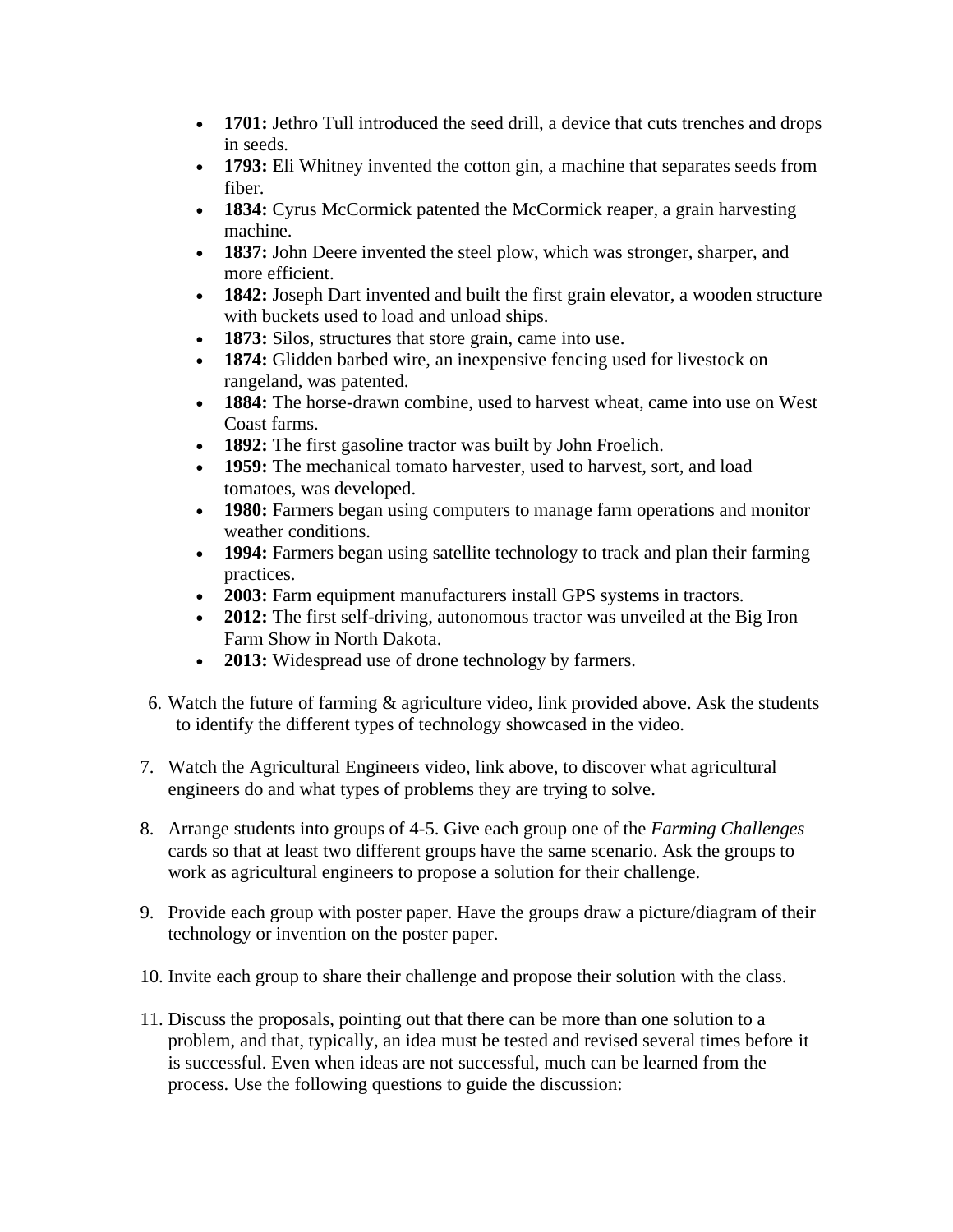- How were the different solution proposals for the same challenge similar or different?
- What are the pros and cons of the proposed solutions?
- What type of technology (robots, drones, lasers, etc.) were utilized in the proposed solutions?
- 12. Optional: watch a local FarmChat about drones! Link is above.
- 13. For additional learning, have the students choose one form of ag technology to research.
	- Autonomous pickers
	- Robotic weed/pest eliminator
	- Weed-eliminating lasers
	- Agriculture sensors
	- Robotic soil-sampler
	- Drone-assisted crop monitoring
	- Aerial crop imaging
	- CubeSat whole farm imaging
	- Agriculture data analytics
	- Agriculture data-sharing collectives
	- High density vertical farming
	- Livestock activity monitors
	- Livestock breath analysis
	- Livestock automated thermal imaging analysis
	- Livestock 3-D camera measuring
	- Livestock health monitoring
	- Automated behavior analysis
	- Inland saltwater fish farms
	- Zero waste fish farming
	- Bacteria-based fish food
	- Insect flour and protein powder
	- Cultured meats
	- CRISPR

# **Organization Affiliation**

The original lesson plan "High-Tech Farming" can be found on the National Ag in the Classroom website.

[https://www.agclassroom.org/teacher/matrix/lessonplan.cfm?lpid=691&search\\_term\\_lp=](https://www.agclassroom.org/teacher/matrix/lessonplan.cfm?lpid=691&search_term_lp=high%20tech) [high%20tech](https://www.agclassroom.org/teacher/matrix/lessonplan.cfm?lpid=691&search_term_lp=high%20tech)

# **Agriculture Literacy Outcomes**

# **Science, Technology, Engineering & Math**

- **EXECUTE:** Discuss how technology has changed over time to help farmers/ranchers provide more food to more people (T4.6-8.d)
- Identify specific technologies that have reduced labor in agriculture (T4.6-8.h)